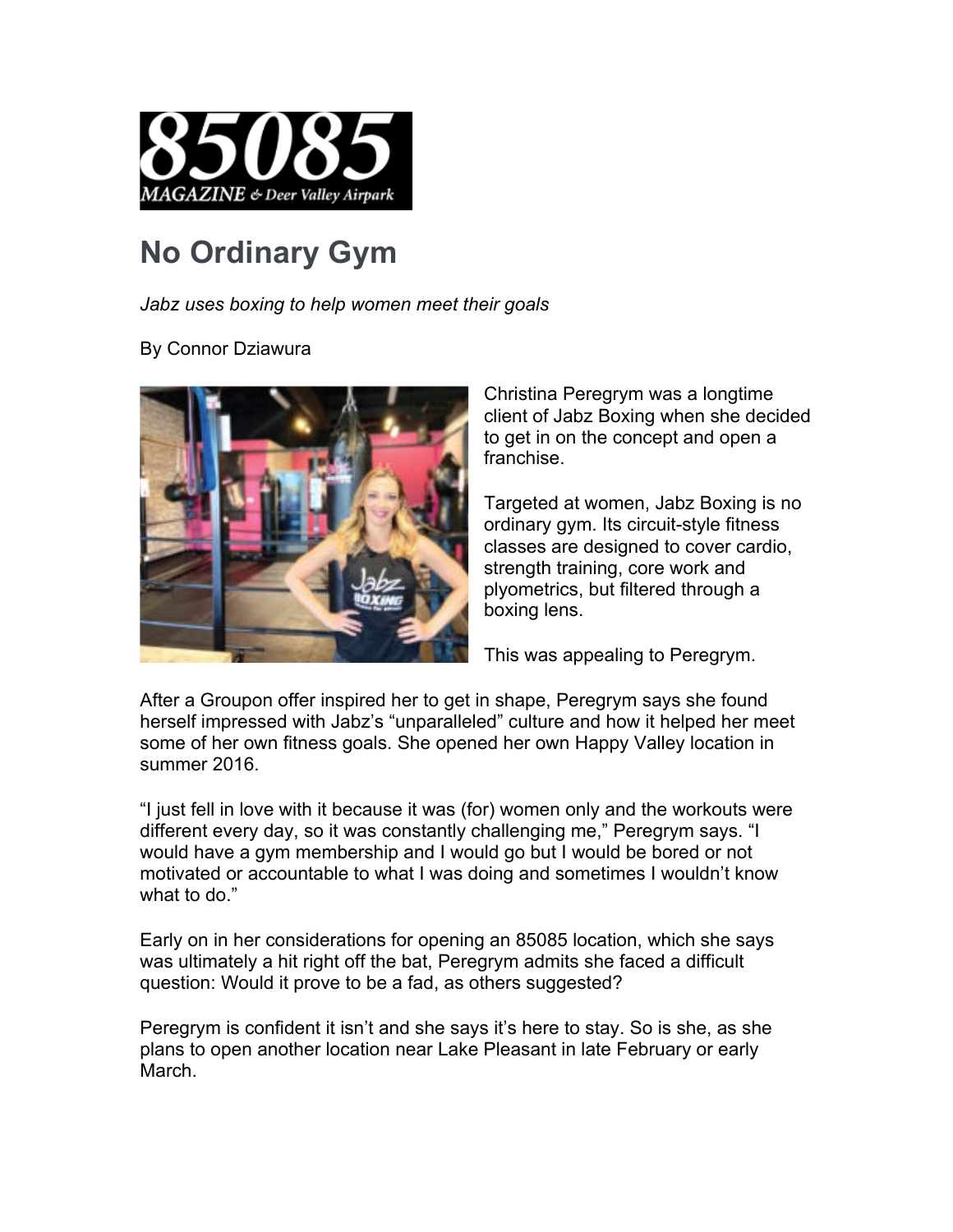"I think the thing that really makes it stick is the fact it's (for) women only and it's not just the workout," she ponders. "Because you really could go anywhere and get an awesome workout. There are so many fitness studios—there's OrangeTheory, there's F45, I mean there's everything out there—but there's no women-only studios unless you think of Curves, but Curves is totally different than Jabz."

Central to Jabz is a boxing ring stocked with various punching bags. The gym is also equipped with traditional items like dumbbells, rowing machines and medicine balls.

Class members rotate through a variety of stations, and trainers alternate the scheduled workouts daily and weekly. Members can stop by as many or as few days a week as they'd like. New members can even try an orientation first.

"It's a full-body workout. Every day our workouts change; every week they change," Peregrym says. "You have your boxing component where you're constantly throwing punches. I think it's about over a thousand punches per class, which is pretty amazing."

Sure, Peregrym says the boxing adds a layer of fun to fitness and it relieves stress, but she also feels it's empowering for the women who partake.

"I mean, you're learning the self-defense aspect of it, of how to throw a proper punch and a hook and an uppercut and a kick. So that part's really empowering because a lot of women who come in here have never done that," she explains. "So, they're like, 'Wow, now I know how to properly punch.'"

She adds, "And then it just helps to diversify the workout so you're not constantly just sitting on a rower or a treadmill. You're always doing something different with every round."

Don't let the pink décor and branding fool you, Jabz's workouts aren't necessarily easy, Peregrym clarifies. But succeeding is all about a positive outlook, she feels, no matter the client's age or skill level.

"We did have a guy take a workout one time … and he was dying. He was hilarious. He was like, 'I don't know how you guys do this,'" she says. "People come in here and they think, 'Oh, it's pink. It's going to be easy.' And you know what? You can make the workouts as hard as you want and you can modify (them) as much as you need to."

Above all else, Peregrym says Jabz forges friendships and an empowering community. Plus, due to Jabz's small class sizes, trainers are able to work closely to ensure clients are getting the most out of their workouts and are challenged to meet their nutrition and fitness goals.